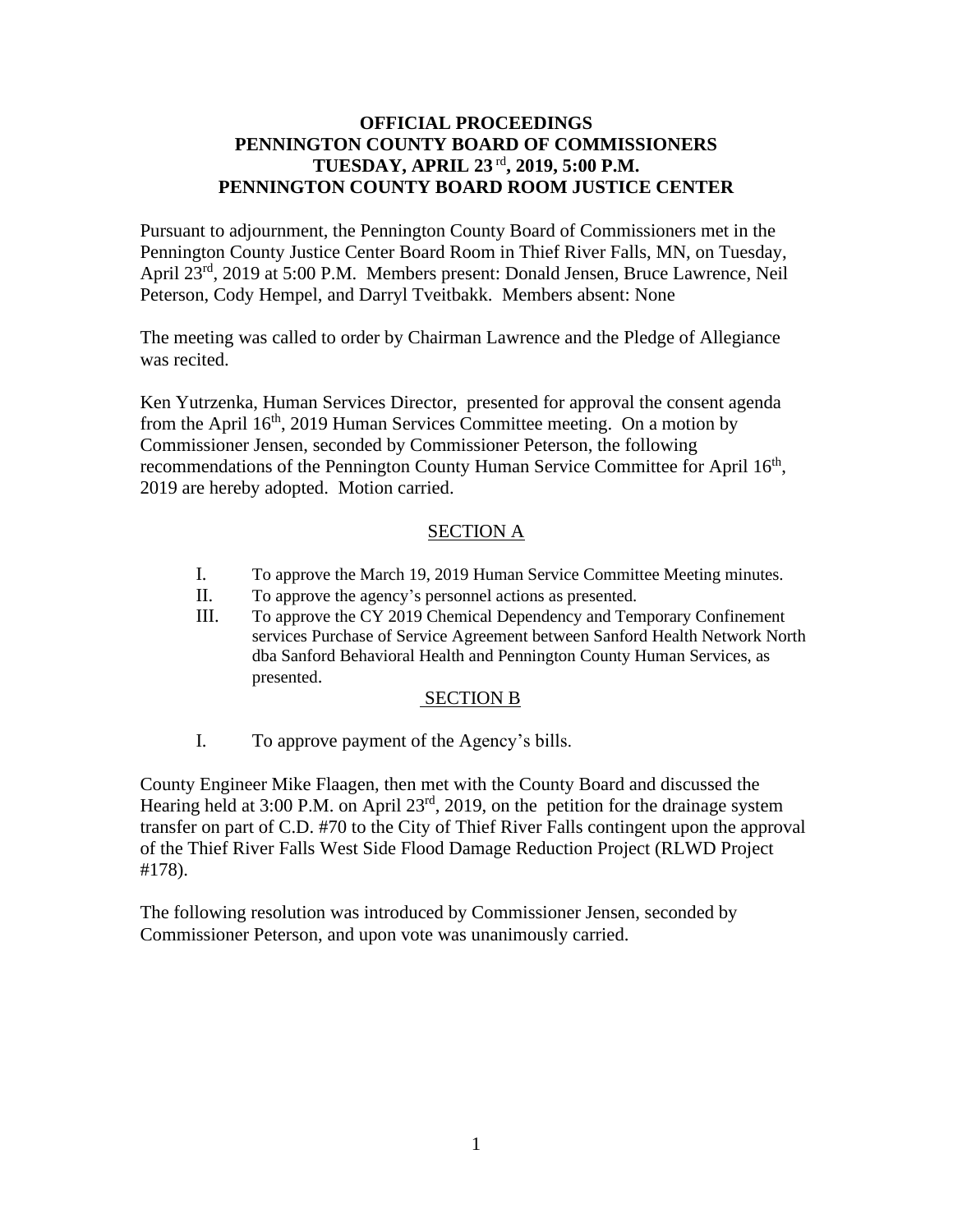# **RESOLUTION**

# **COUNTY DITCH #70 TRANSFER PETITION**

**WHEREAS**, The City of Thief River Falls has petitioned the Pennington County Board, acting as the Ditch Authority for County Ditch #70, to transfer that portion of County Ditch #70 along Barzen Avenue from Highway No. 1 & 59 south to Greenwood Street and from that point east along Greenwood Street from Barzen Avenue to Oakland Park Road; and

**WHEREAS**, Pennington County held a public hearing on the transfer of this portion of County Ditch #70 on April 23rd, 2019 at 3:00 P.M. in the Pennington County Justice Center Board Room to answer any questions or concerns;

**THEREFORE, BE IT RESOLVED**, by the Pennington County Board of Commissioners that the Petition for Drainage System Transfer as submitted by the City of Thief River Falls be approved contingent upon the Thief River Falls West Side Flood Damage Reduction Project (RLWD Project 178) also being approved.

County Engineer Mike Flaagan, noted they are setting up online permitting and are requesting the County Board to establish the fee for oversize vehicles/loads and overweight loads. Moved by Commissioner Hempel, seconded by Commissioner Peterson, to set the following fees for permits: Motion carried.

| <b>Oversize Permit:</b>             | <b>One Time-</b> | \$25.00  |
|-------------------------------------|------------------|----------|
| <b>Oversize Permit:</b>             | <b>Annual-</b>   | \$200.00 |
| <b>Overweight Permit: One Time-</b> |                  | \$25.00  |
| <b>Overweight Permit: Annual-</b>   |                  | \$250.00 |

Engineer Flaagan noted that the CSAH#8 ( Mark Boulevard) River Crossing Project is currently under plan review and requests the County Board that he be allowed to advertise the project as soon as possible after MNDOT approvals are received.

Moved by Commissioner Jensen, seconded by Commissioner Peterson, to authorize the County Engineer & County Auditor-Treasurer to advertise for bids for construction of the bridge and roadways on CSAH#8. Motion carried.

County Sheriff Ray Kuznia, reported that he will be holding an auction to sell firearms only to federal firearms dealers. He is requesting to use proceeds from the auction to purchase a metal detector for the Pennington County Justice Center.

Moved by Commissioner Jensen, seconded by Commissioner Hempel, to purchase a ZorPro Metal Detector for the Justice Center for \$3,487.00. Motion carried.

The following resolution was introduced by Commissioner Tveitbakk, seconded by Commissioner Peterson, and upon vote was unanimously carried.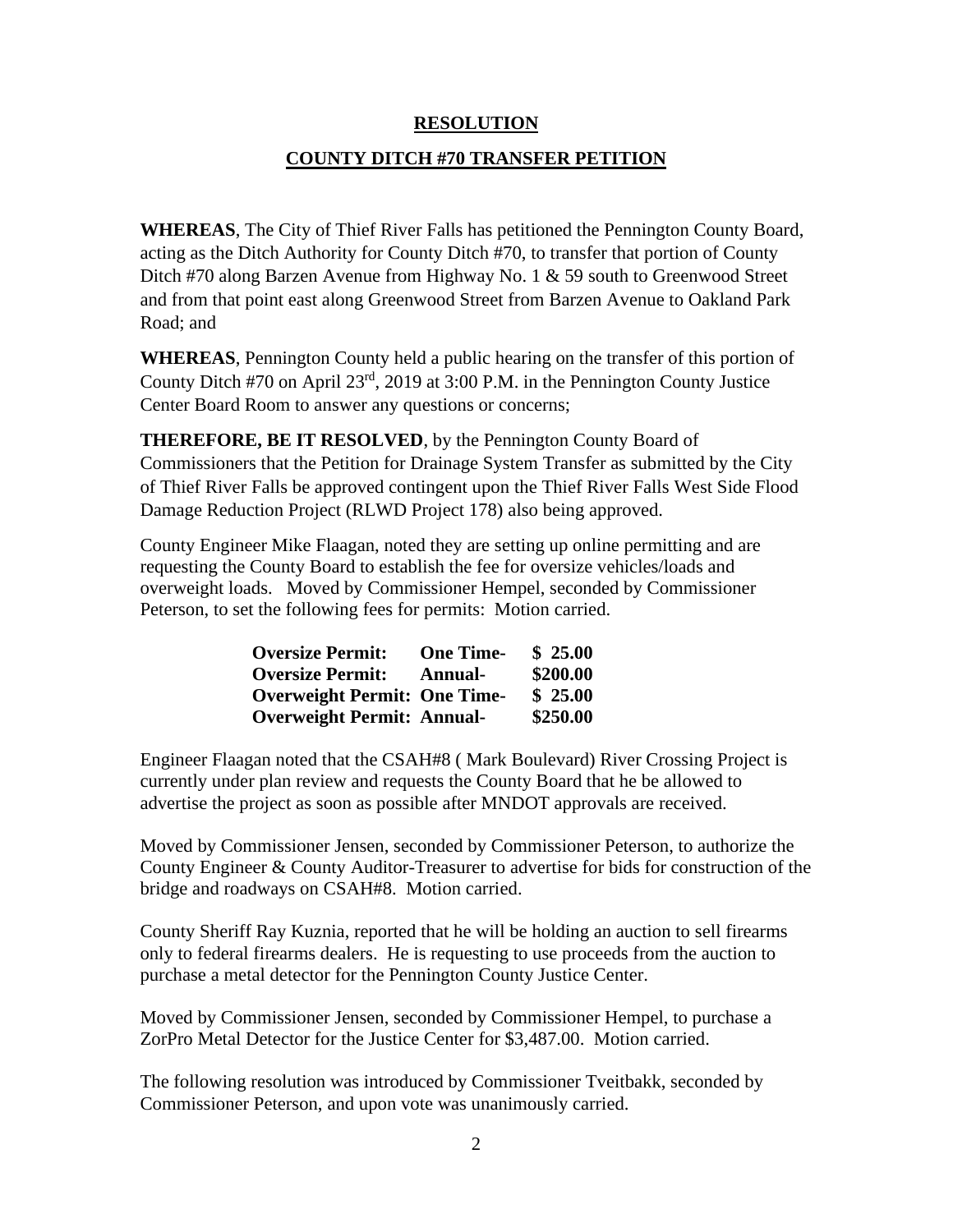## **RESOLUTION APPROVING THE PROCLAMATION DESIGNATING THE FIRST FULL WEEK OF MAY AS NATIONAL CORRRECTIONAL EMPLOYEES WEEK**

**WHEREAS**, the members of the Pennington County Corrections Center play an essential role in the Criminal Justice System; and

**WHEREAS**, the contribution they make to American law enforcement, while not highly visible, are substantial. These men and women are responsible for ensuring the custody, control, and safety of inmates held in U.S. jails and prisons. Directly supervising the incarceration and rehabilitation of criminal offenders, correctional employees are an essential part of our Nation's criminal justice system; and

**WHEREAS**, the general public should fully appreciate correctional employees' capable handling of the physical and emotional demands made upon them daily. Their profession requires careful and constant vigilance, and the threat of violence is always present. At the same time, these dedicated employees try to improve the living conditions of those who are being confined; and

**WHEREAS**, the men and women of the Pennington County Corrections Center unceasingly provide a vital public service.

**NOW THEREFORE, IT IS PROCLAIMED** by the Pennington County Board, that the County Board calls upon all citizens of Pennington County and upon all patriotic, civic, and educational organizations to observe the first full week of May as National Correctional Employees Week in honor of those correctional employees who through their courageous deeds, have made the ultimate sacrifice in service to their community or have become disabled in the performance of duty, and let us recognize and pay respect to the survivors of our fallen heroes.

PRESENTED, ADOPTED, APPROVED AND RECORDED this 23<sup>rd</sup> day of April, A.D. 2019.

Moved by Commissioner Jensen, seconded by Commissioner Peterson, to approve the State of Minnesota Joint Powers Agreement with the Department of Corrections for Work Release services for fiscal year 2020 (7/1/19-6/30/20). Motion unanimously carried.

Moved by Commissioner Hempel, seconded by Commissioner Tveitbakk, to approve the ProWest & Associates Maintenance Services Agreement and Technical Support Agreement for the period of 5/1/19 to 4/30/20. Motion carried.

County Auditor-Treasurer Ken Olson, presented a Purchase Agreement for Wetland Banking Credits between Thief River Investments LLC (buyer) and Pennington County (seller). Thief River Investment would purchase .74 acres of Wetland Banking Credit for \$13,320.00. Moved by Commissioner Hempel, seconded by Commissioner Jensen, to approve the purchase agreement and to sell .74 acres of Wetland Banking Credits to Thief River Investments LLC. Motion unanimously carried.

Moved by Commissioner Jensen, seconded by Commissioner Tveitbakk, to approve the following Justice Center Change Orders. Motion carried.